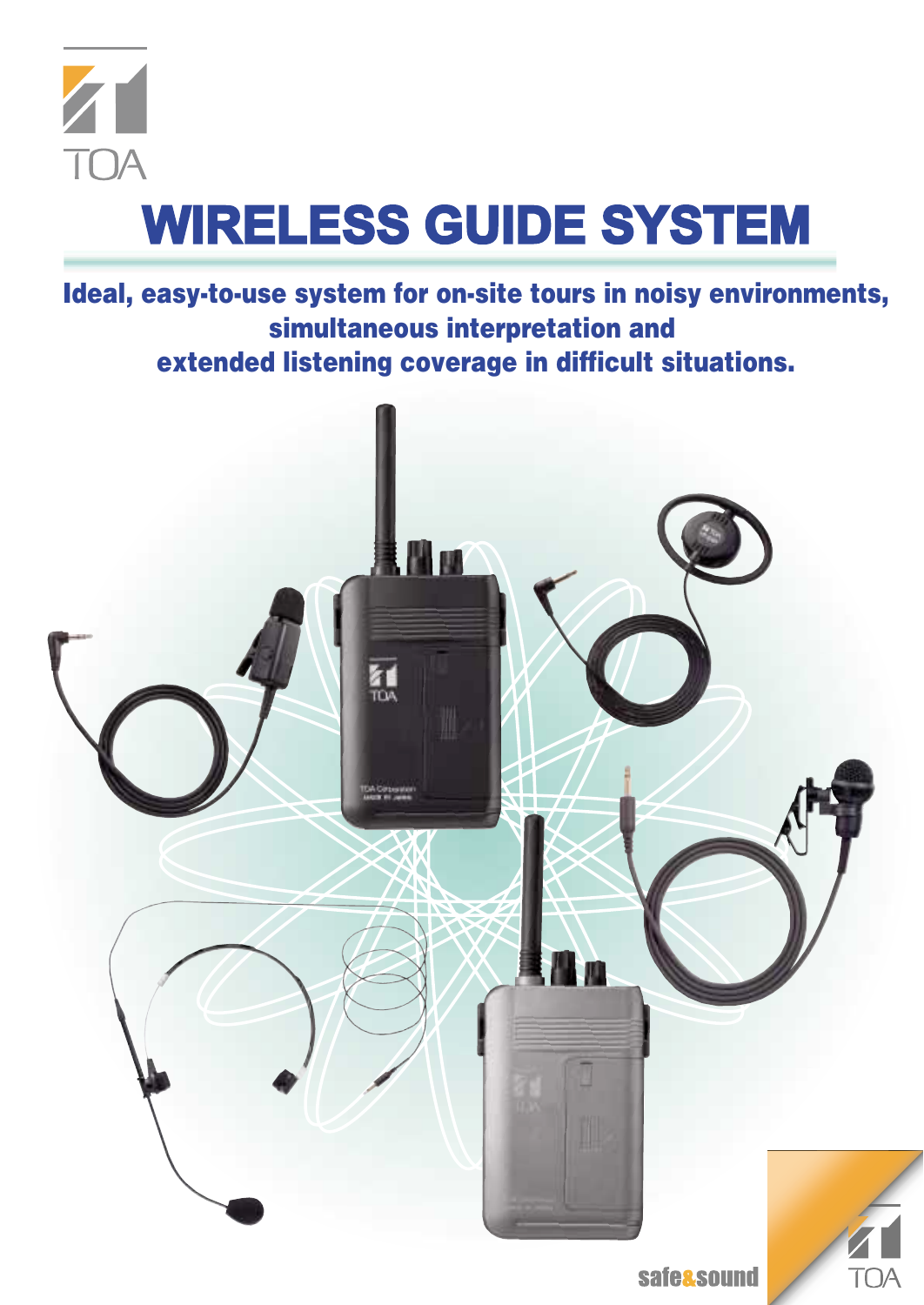# **System Features**

- **Transmits and receives on five channels on the 470MHz frequency band.**
- **The portable transmitter provides clear coverage over a 30 meter distance while the desk-top transmitter extends the distance to 70 meters.**
- **Input sensitivity control with six settings on the desk-top transmitter and two-step mic input sensitivity control on the portable transmitter for ideal transmission without any signal degradation.**
- **Desk-top transmitter transmit on/off operation controllable with external equipment.**
- **Battery indicator provides at-a-glimpse battery level status.**
- **Four different microphone options paging, tie-clip, close-talking, and headset microphones to meet specific requirements.**
- **Paging microphone and close-talking microphone equipped with press-to-talk feature to reject ambient noise.**
- **Desk-top transmitter can be connected to external PA equipment for extending coverage area.**

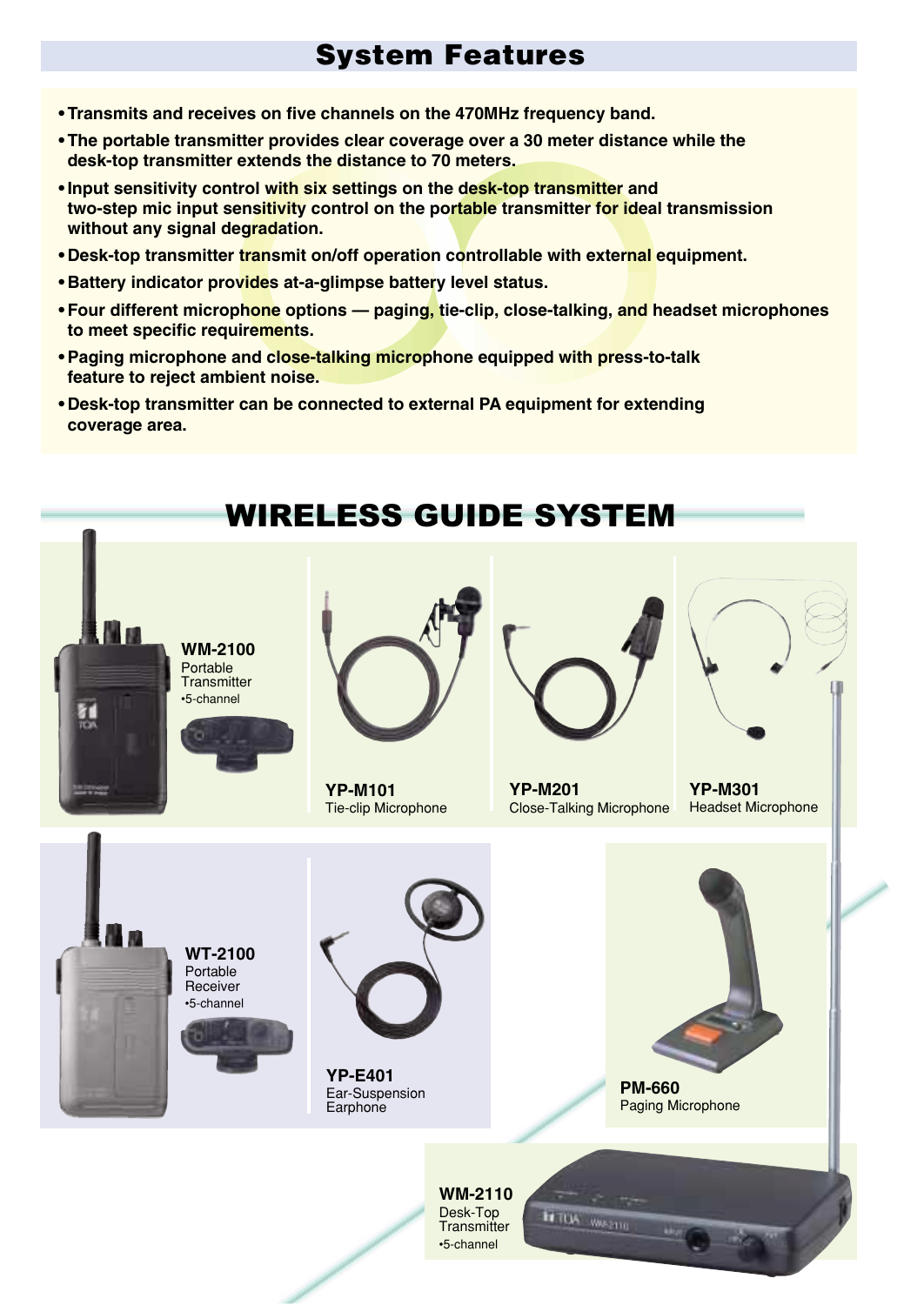# **System Applications**

# **On-site Tours**

**Allows on-the-spot guidance and explanation to be easily provided. Ideal when touring noisy environments such as factories, plants and other industrial sites. Also useful for guided tours of museums and other quieter environments.** 



**Guide**  $\times$  **1/ Listener**  $\times$  **10**<br>Portable Transmitter  $\qquad$  WM-2100  $\times$  **1** Portable Transmitter Close-Talking Microphone YP-M201  $\times$  1 Portable Receiver WT-2100 × 10 Ear-Suspension Earphone YP-E401  $\times$  10

## **Listening-assistance**

**Useful when circumstances require listeners to be seated away from an area covered by sound reinforcement such as a PA. Also effective for helping hard-of-hearing listeners.**





**Presenter**  $\times$  **1/ Listener**  $\times$  **10**<br>Portable Transmitter  $\qquad$  WM-2110  $\times$  **1** Portable Transmitter WM-2110  $\times$ <br>Paging Microphone PM-660  $\times$ Paging Microphone PM-660  $\times$  1<br>Portable Receiver WT-2100  $\times$  10 Portable Receiver Ear-Suspension Earphone YP-E401  $\times$  10

## **Simultaneous Interpretation**